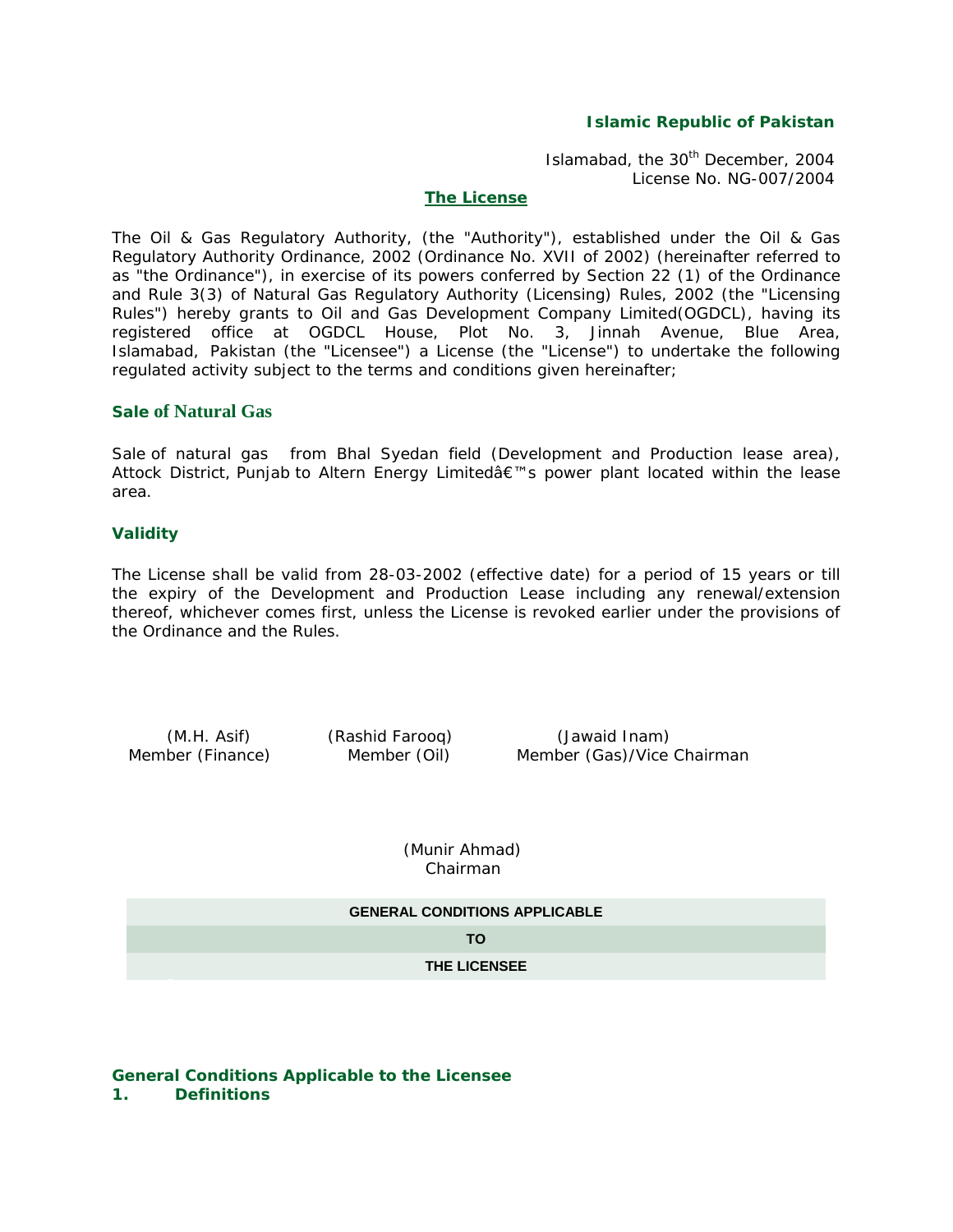- 1.1. Words and expressions used in the License but not defined, unless the contrary intention appears, shall have the same meaning as are assigned to them in the Ordinance and the Rules.
- 1.2. The following words shall have the following meanings:
	- 1.2.1. "Development and Production Lease" means Bhal Syedan Development and Production lease No. 132/Pakistan/99 granted by the President, Islamic Republic of Pakistan to the Licensee initially for a period of 5 years with effect from  $30<sup>th</sup>$  June 1997 and subsequently renewed by the Government of Pakistan for a further period of 5 years effective from 30-06-2002 under and in accordance with the provisions of the Pakistan Petroleum (Exploration and Production) Rules, 1986, as amended from time to time;
	- 1.2.2. "Gas Sale and Purchase Agreement" means Bhal Syedan associated gas sale and purchase agreement dated 11-04-1995 between Oil and Gas Development Company Limited (OGDCL) and Altern Energy Limited, as amended from time to time;
	- 1.2.3.  $â€$ ceLicence $â€$  means this Licence and any extension/renewal thereof and or any amendment/modification therein under the provisions of the Ordinance and the Rules; and
	- 1.2.4. "Rules" means the rules made under the provisions of the Ordinance.
	- 1.2.5. Any reference to a statute or a delegated legislation shall be deemed to mean and include its modification, amendment, replacement or substitution by a subsequent law.

## **2. Renewal, Modification, Revocation of Conditions and Early Termination of License**

- 2.1. On an application made by the Licensee to the Authority at least two years prior to the expiry date of the License, the Authority may renew the License or the terms and conditions thereof in accordance with the provisions of the Ordinance and the Rules.
- 2.2. The terms and conditions of the License may be amended, varied, modified, extended or revoked in accordance with the provisions of the Ordinance and the Rules.
- 2.3. On an application by the Licensee, with two years prior notice, the Authority may terminate the License in accordance with the provisions of the Ordinance and the Rules.

### **3. Compliance with Laws**

- 3.1 The Licensee shall ensure that it complies at all times with the applicable Laws of Pakistan and in particular with the provisions of the Ordinance and the Rules.
- 3.2 The breach of any applicable law, including the breach of any provision of the Ordinance or the Rules shall be deemed to be a breach of the terms and conditions of the Licence.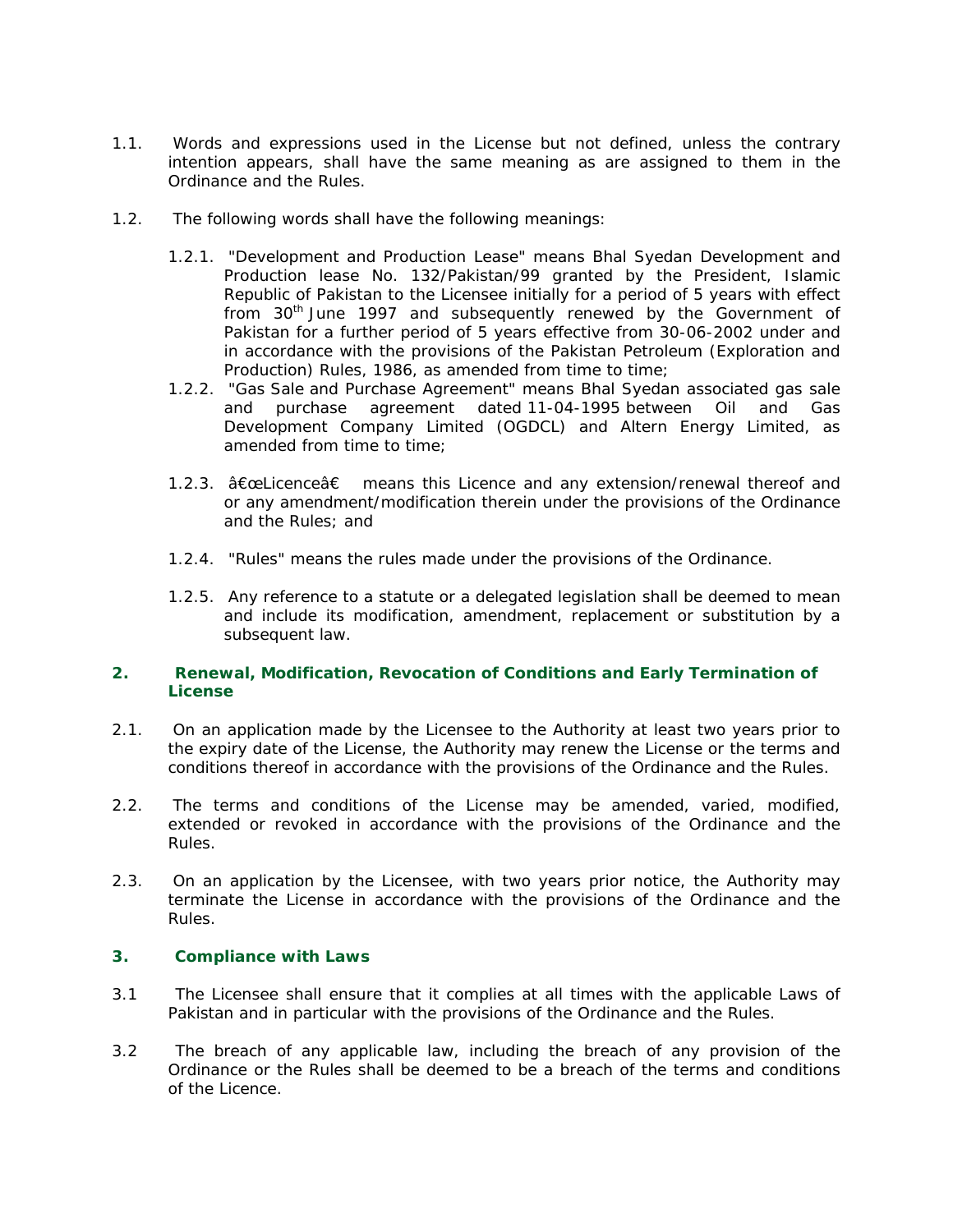## **1. Gas Price**

4.1 The Licensee shall be entitled to a price in respect of Bhal Syedan gas as determined in accordance with the provisions of Article-VIII of Gas Sale and Purchase Agreement.

## **5. Payment of Fee**

- 5.1. The Licensee shall promptly and regularly pay the fees prescribed in the Rules.
- 5.2. Unless otherwise prescribed in the Rules, the Licensee, from the effective date throughout the term of the License including any renewal thereof, shall pay annual fee of 0.25 percent of the annual turnover (as defined in the Licensing Rules) of the Licensee from the sale of natural gas from Bhal Syedah gas field to its retail consumer, in respect of the most recent completed financial year.
- 5.3. If the annual turnover for the most recent completed financial year is not certain then the Licensee shall use a reasonable estimate of the annual turnover for calculation and payment of the annual fee under Condition 5.2.
- 5.4. The Licensee shall, if it has used an estimate of the annual turnover under Condition 5.3, file with the Authority a revised account showing the actual annual turnover and the annual fee on the basis of such actual amount on or before September 30<sup>th</sup> of the year in which the estimate was made, or any other date approved by the Authority in respect of the annual fee where an estimate of annual turnover was used as the basis for calculation of the annual fee. Any short payment in annual fee made evident as a result of filing of the revised account, shall be paid to the Authority within forty-five (45) days of filing of such revised account.
- 5.5. The Authority shall, if it has received overpayment of annual fees, refund the amount equal to the amount by which it was overpaid within forty-five (45) days of filing of the above mentioned revised account. The Licensee shall not be entitled to any interest or other additional amount in respect of such over-payment.

# **6. Maintenance of Record and Provision of Information**

6.1. The Licensee shall keep complete an accurate record and data regarding the production and sale of natural gas as may be required for the purpose of this Licence in appropriate manner. The Licensee shall provide to the Authority promptly upon its request such documents, records or information regarding the sale of natural gas as the Authority may require pursuant to the Ordinance and Rules, Regulations made there under.

# **7. Assignment and Transfer**

7.1. The Licensee shall not create any charge on or otherwise encumber, assign or transfer the Licence or any rights or obligations there under without having obtained the prior written approval of the Authority in accordance with the provisions of the Ordinance and the Rules.

### **8. Gas Reserves Updating**